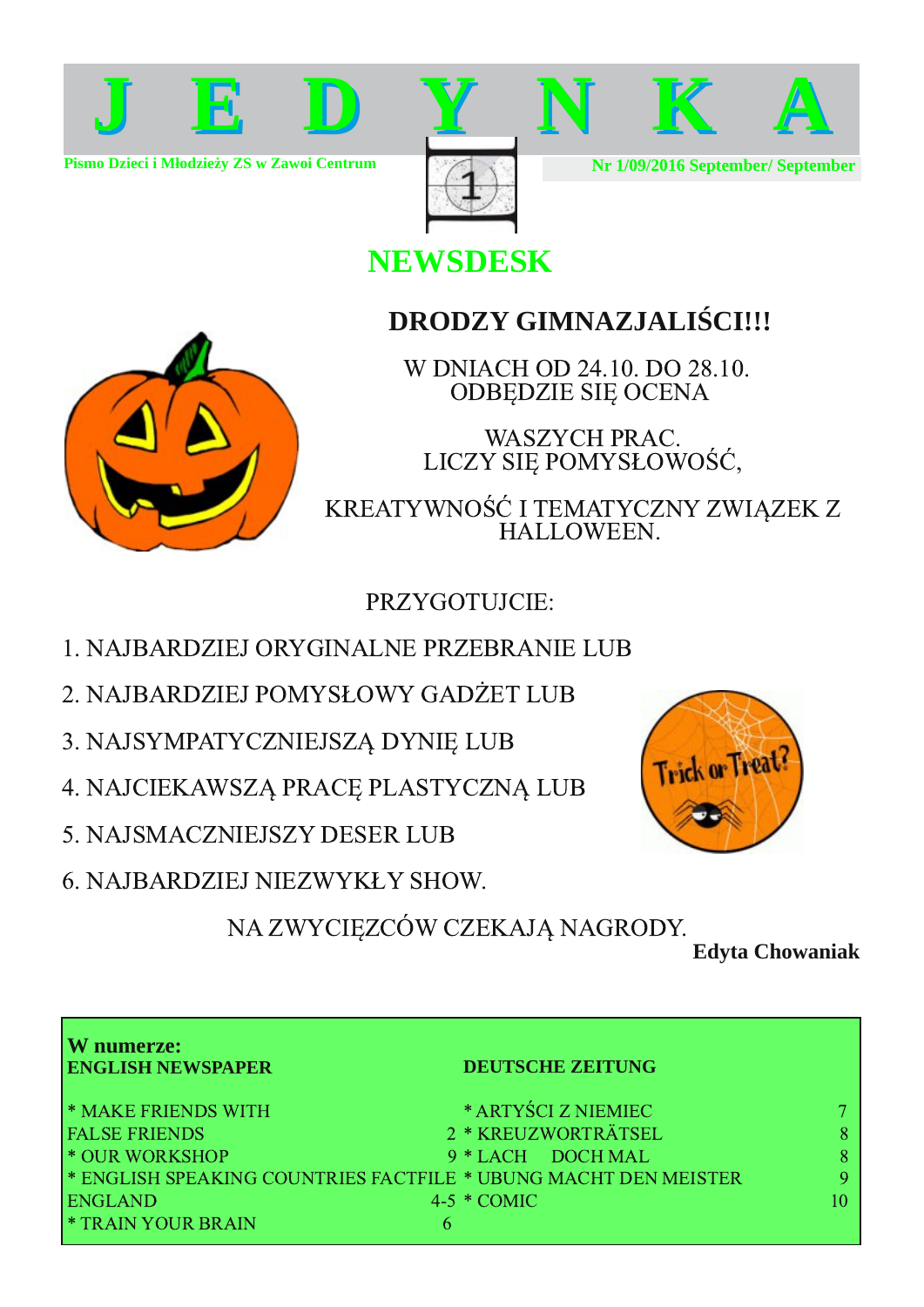## **MAKE FRIENDS WITH FALSE FRIENDS**

**False friends are words in two languages that look or sound similar, but differ significantly in meaning. We are going to present the most popular ones so as to make you aware of them. Good luck in learning them !**

| <b>ENGLISH WORD</b>                                                   | <b>POLISH</b><br><b>TRANSLATION</b> | <b>FALSE</b><br><b>FRIEND</b> | <b>CORRECT ENGLISH</b><br><b>TRANSLATION</b>                                   |
|-----------------------------------------------------------------------|-------------------------------------|-------------------------------|--------------------------------------------------------------------------------|
| accord<br>They talked about the                                       | porozumienie                        | akord                         | chord                                                                          |
| Helsinki accords on<br>human rights.                                  |                                     |                               | Music began to play, and with the first<br>chord, Jackson recognized the song. |
| actual                                                                | właściwy                            | aktualny                      | current, present                                                               |
| The actual damage to<br>the car was not as great<br>as we had feared. |                                     |                               | Tom is Mary's current boyfriend.                                               |
| actually                                                              | właściwie, w<br>rzeczywistości      | aktualnie                     | currently, presently                                                           |
| I can't believe that I'm<br>actually going to<br>America              |                                     |                               | The management are presently<br>discussing the matter.                         |
| a ffair                                                               | sprawa, romans                      | afera                         | swindle, scandal                                                               |
| She is having an affair<br>with Her boss                              |                                     |                               | He admits being involved in the scandal.                                       |
| billion                                                               | miliard                             | bilion                        | trillion                                                                       |
| It will cost nine billion<br>of dollars.                              |                                     |                               | He spent a trillion on the project.                                            |

Aleksandra Dyrcz, kl. III Wiktoria Kostyra, kl. III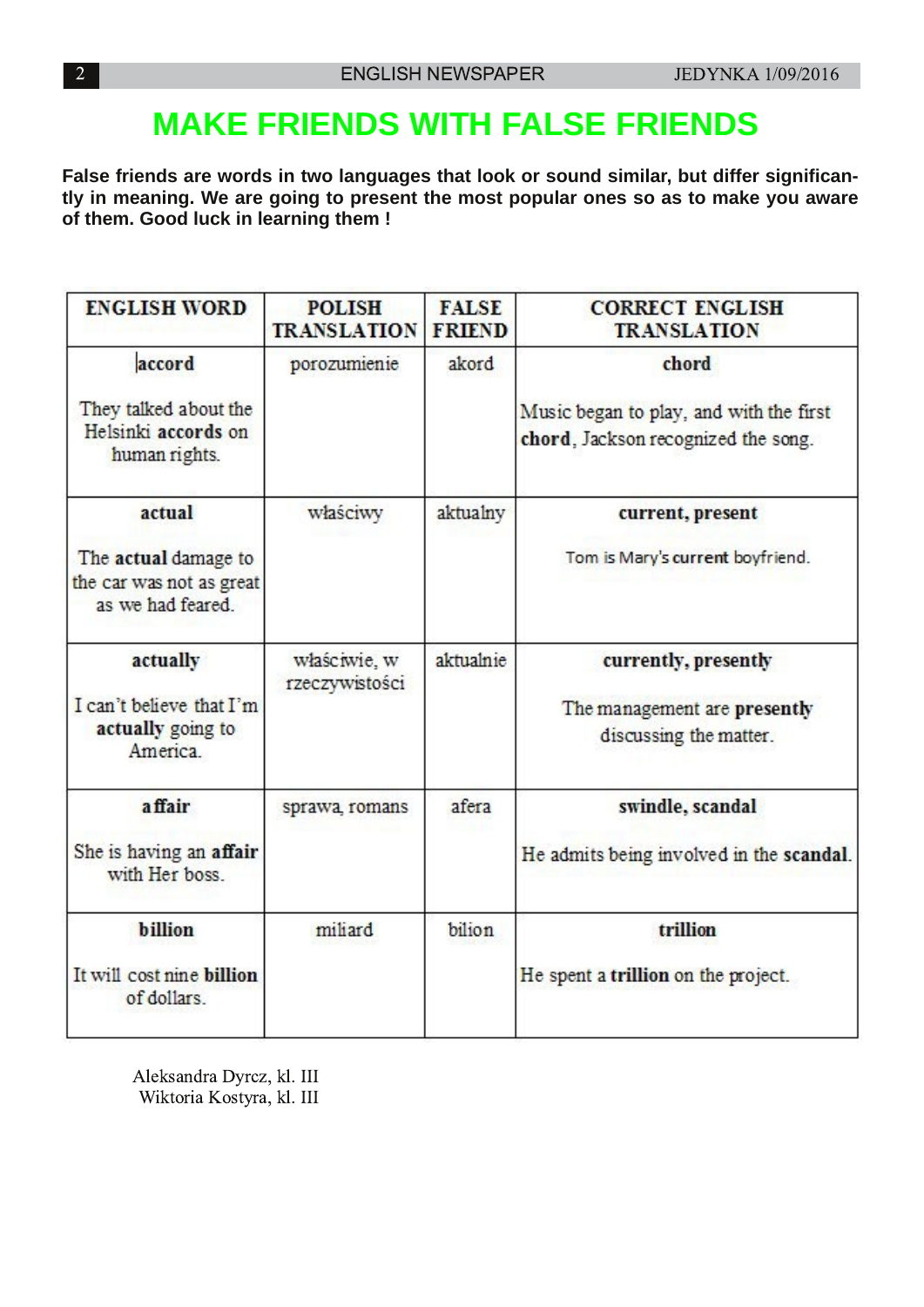## **OUR WORKSHOP**

**Students from class II described their holidays. I want you to read about their adventures and I want to congratulate them their writing abilities.**



During holidays I was by the Baltic Sea. I visited two towns: Międzyzdroje and Świnoujście. Międzyzdroje with a population of  $6,500$  is one of the most beautiful seaside resorts on the Polish coast. It is located on the island of Wolin, the largest island in Poland. Międzyzdroje has a beautiful sandy and clean beach where you can sunbathe and swim. I was on the famous Promenade of Stars. It is an unusual boardwalk with 134 bronze handprints of artists and their autographs. Along the promenade there are 4 monuments depicting great personalities of the Polish cinema. I was also on the pier, which is  $395$  m long. In Świnoujście I saw an upside down house. The interior of each house was fantastic. In this famous city I was also in the Museum of sand sculptures. My holidays were very successful. Karol Spyrka, kl. IIb

My summer holidays were very  $exciting$  and so amazing. I participated in many events, which were very interesting. First I went to Władysławowo with my family. We stayed there from the 4th to the 11th July. I had wonderful time! We sunbathed and swam in the Baltic Sea. Then we saw the sights in Tricity and Hel. The seaside was beautiful. While we were coming back home, we stopped in Lichen. There is a huge church there. Three weeks later I took part in the World's Youth Days. The central events took place in Cracow, but we had a few events in Zawoja, too. I was a volunteer and I prepared meals for pilgrims. I and my friends from KSM sang songs during holly class and we had our own concert in a stadium

in Zawoja. At the end of my holidays I and my older brother were on "Now you see me  $2$ " in a cinema in Cracow. The movie is recommendable and surprising. There was the best film that I have ever seen. I think my holidays were unique and I'm very disappointed that they finished too fast.

Magdalena Piergies, kl. IIb

I spent my holidays on the Canary Islands. It was a great and unforgettable time for me and my family. We stayed in a "Ifa Atlantic Interclub" hotel. We had an apartment with two bedrooms, a kitchen, a big living room and a balcony with an amazing view of the Atlantic Ocean. Next to the swimming pool there were three slides. We visited many places for example a zoo, a natural swimming pool which was created by a volcano, Puerto de Mogan harbour and the lover's beach. The zoo was the best for me because there was amazing dolphins show. The rest of the time we spent on the beach, we swam in the ocean and sunbathed. My mum and I collected some shells. I enjoyed my holidays very much because I like Spain and I had a chance to spend an important time with my family.

Karolina Szarlej, kl. IIb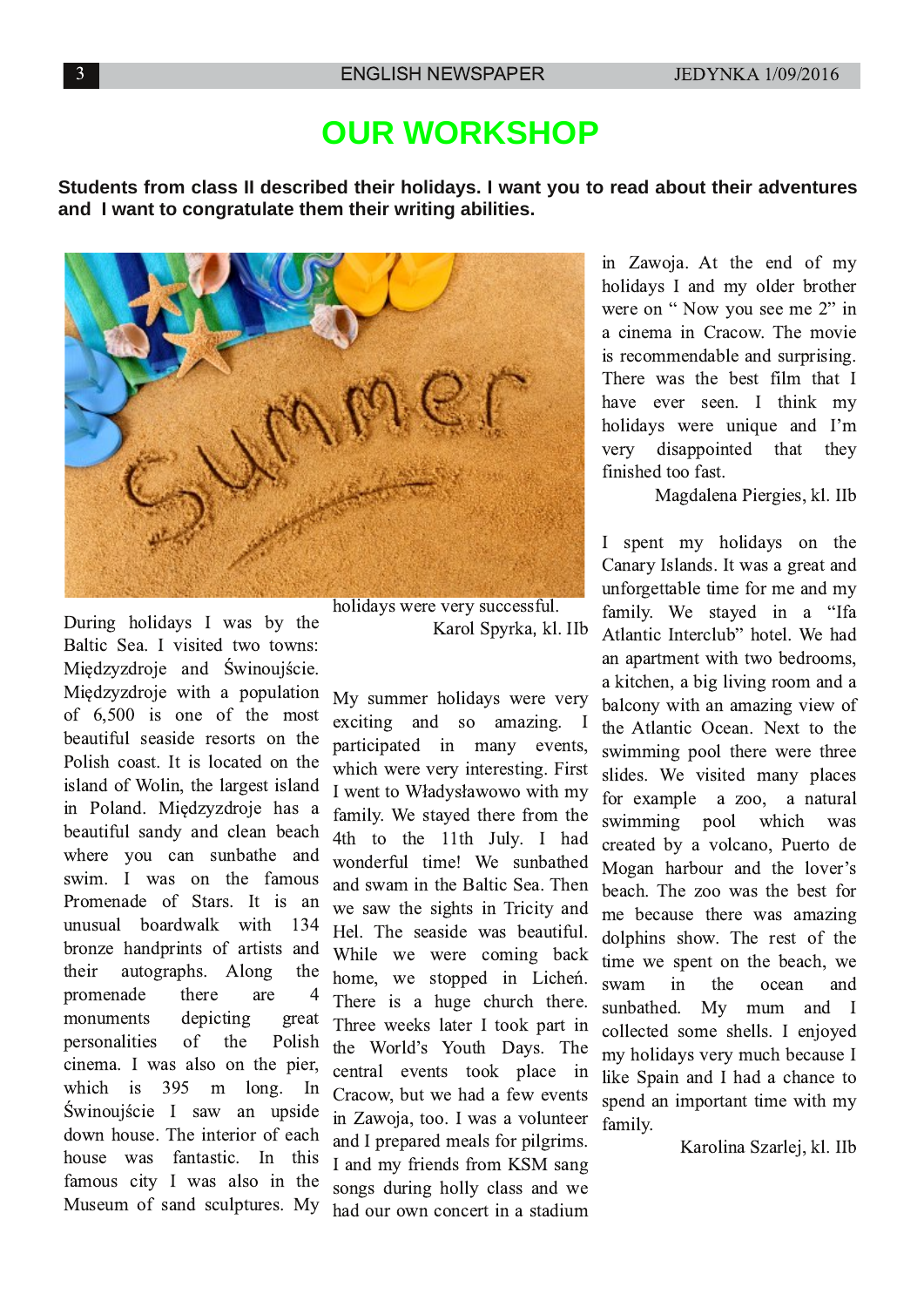## **ENGLISH SPEAKING COUNTRIES FACTFILE ENGLAND**

It is located on the island known as Great Britain. It is part of the United Kingdom (along with **Scotland, Wales and Northern Ireland). The country of England also includes more than 100 smaller islands (such as: The Isle of Wight and the Isles of Scilly).**

| Flag                          | Red cross on a white<br>background.                                                                    |  |  |
|-------------------------------|--------------------------------------------------------------------------------------------------------|--|--|
| Area                          | 130,395 km sq                                                                                          |  |  |
| Population                    | 53 million                                                                                             |  |  |
| <b>Ethnic groups</b>          | 88.2% White British<br>5.7% South Asian<br>2.8% Black<br>1.7% Mixed race<br>0.8% Chinese<br>0.7% Other |  |  |
| <b>Anthem</b>                 | God Save the Queen                                                                                     |  |  |
| Capital                       | London                                                                                                 |  |  |
| <b>Major Cities</b>           | London<br>Birmingham<br>Liverpool<br>Manchester                                                        |  |  |
| Highest pt.                   | Scafell Pike 3,210 ft (978 m)                                                                          |  |  |
| Lowest pt.                    | The Fens, 4.6 metres (15 feet) below sea level                                                         |  |  |
| <b>Longest River</b>          | Thames (346 km)                                                                                        |  |  |
| <b>Largest Lake</b>           | Windermere 5.69mi <sup>2</sup> (14.73km <sup>2</sup> )                                                 |  |  |
| <b>Highest</b><br>Waterfall   | Cauldron Snout (Cumbria) 60 metres (200 feet)<br>high                                                  |  |  |
| <b>The busiest</b><br>airport | London Heathrow                                                                                        |  |  |
| Official<br>language          | English                                                                                                |  |  |
| Currency                      | Pound sterling (GBP)                                                                                   |  |  |
| Government                    | Constitutional monarchy                                                                                |  |  |
| <b>Head of State</b>          | Queen Elisbeth II, Prime Minister                                                                      |  |  |
| Internet                      | UK                                                                                                     |  |  |



| <b>National Day</b>       | St. George's Day - 23rd April                                                                                                                                                                                                                                        |
|---------------------------|----------------------------------------------------------------------------------------------------------------------------------------------------------------------------------------------------------------------------------------------------------------------|
| <b>National</b><br>emblem | A Red Rose - it has been adopted as England's<br>emblem since the time of the Wars of the Roses -<br>civil wars (1455-1485) between the royal house of<br>Lancaster (whose emblem was a red rose) and the<br>royal house of York (whose emblem was a white<br>rose). |
| Motto                     | Dieu et mon Droit<br>(French for 'God and my right').                                                                                                                                                                                                                |
| <b>National Bird</b>      | Robin                                                                                                                                                                                                                                                                |
| <b>National Tree</b>      | Oak                                                                                                                                                                                                                                                                  |
| <b>National</b><br>Animal | Lion                                                                                                                                                                                                                                                                 |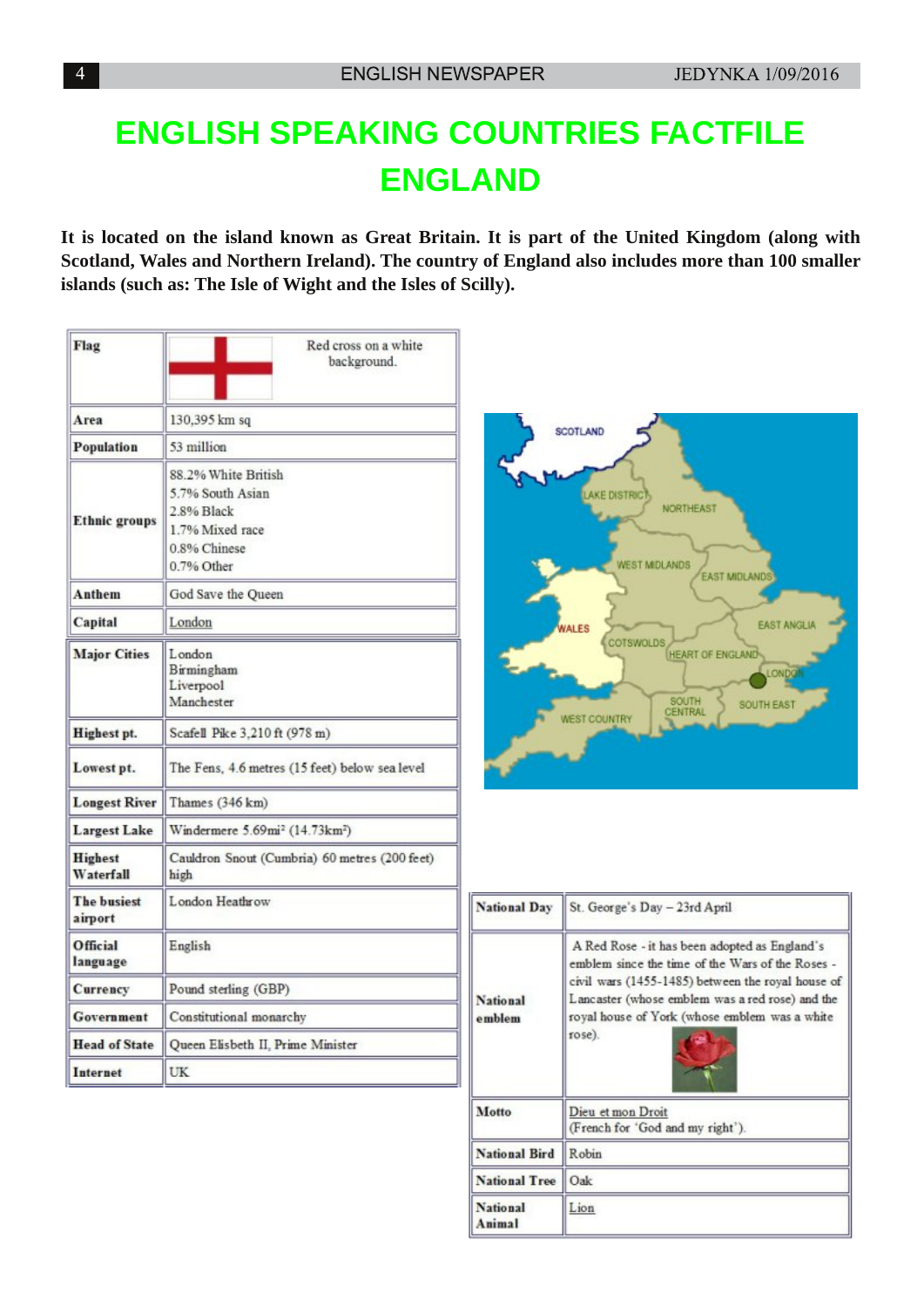## **ENGLISH SPEAKING COUNTRIES FACTFILE ENGLAND**

#### **Interesting facts:**

London has had many names in the past, it was called Londonium during the Roman Invasion, Ludenwic in Saxon times, and Ludenburg during the kingdom of Alfred the Great.

England is 59 times smaller than Australia yet is 2.5 times more populous than Australia.

The name "England" is derived from the Old English word Englaland, which means "land of the Angles". .

The Angles were one of the Germanic tribes that settled in England during the Early Middle Ages.

England is a country in the United Kingdom. It shares its borders with Scotland to the north and Wales to the west.

England's economy is one of the largest in in the world, with an average GDP per capita of £22,907. England is a leader in the chemical and pharmaceutical sectors and in key technical industries, particularly aerospace, the arms industry, and the manufacturing side of the software industry.

The official London home of the British monarch (king or queen) is Buckingham Palace.

England is divided into 48 cere- Cheddar cheese comes from Enmonial counties, and more than 80 counties for the purpose of organizing local government.

Passenger railways were started in England.

About one quarter of English people have no religion.

English people consume more tea per capita than anybody else in the world  $(2.5$  times more than the Japanese and 22 times more than the Americans or the French).

French was the official language of England for about 300 years, from 1066 till 1362.

Many of the world's greatest scientists were born in England, including: Isaac Newton, Robert Boyle and Charles Darwin.

English inventions include: the industrial spinning machine, the first computer, HTML, the World Wide Web, the seat belt and the hovercraft.

English food is often described as simple, and traditional meals include: roast meat (beef, lamb, pork or chicken) usually eaten on Sundays, fish and chips, English breakfast (sausages, bacon, fried bread, mushrooms, tomatoes, eggs and black pudding) and meat pies.

gland.

William Shakespeare is probably the most well-known English writer

England has produced some of the most influential and important bands and pop artists, including: The Beatles, The Rolling Stones, Led Zeppelin, Queen, David Bowie, Pink Floyd and The Who.

Sport is very popular in England, and many sports originated in England or were developed by the English, such as: football (soccer), cricket, rugby, tennis, badminton, snooker, boxing, darts and netball.

Dominika Lasa, kl.III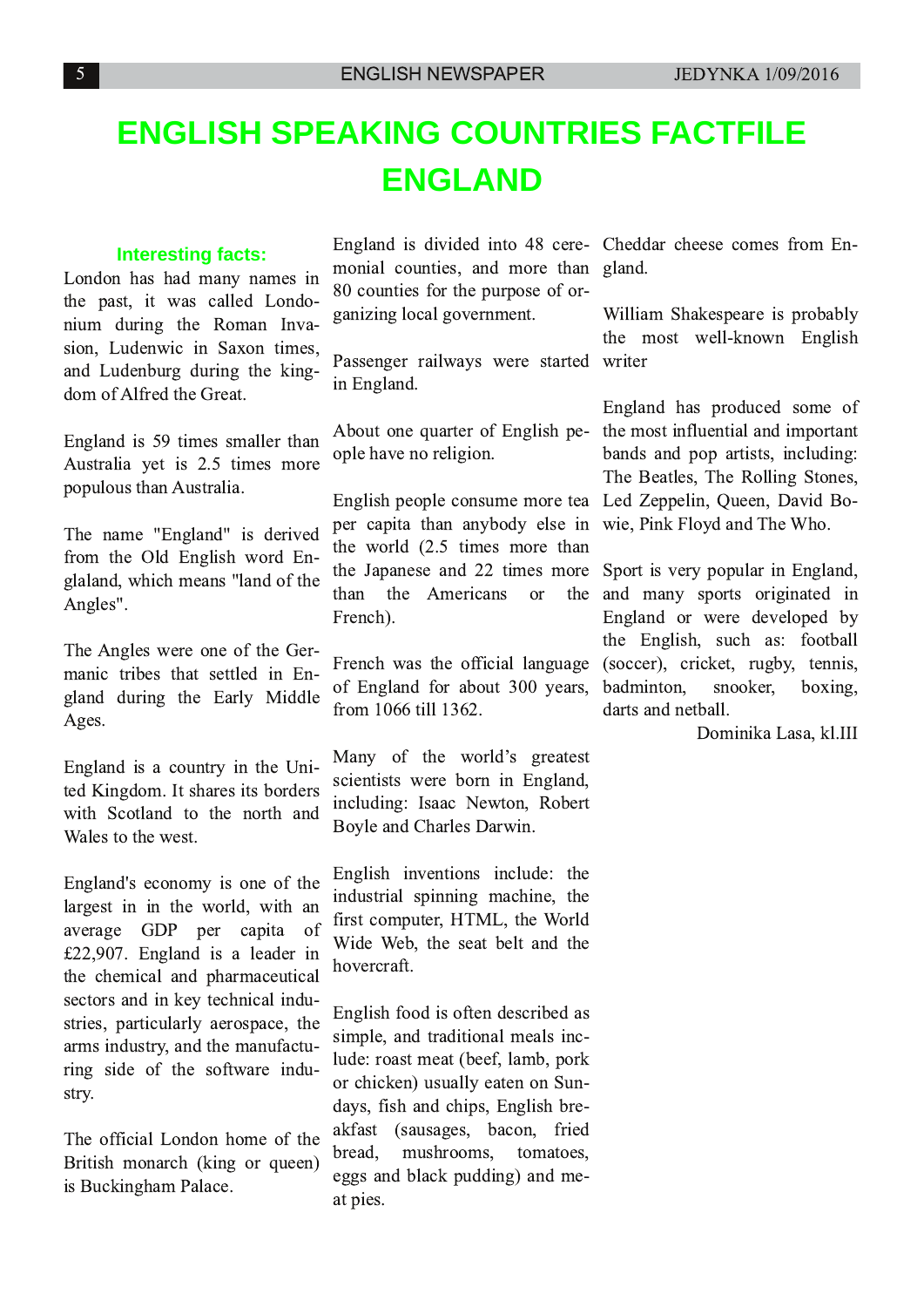## **TRAIN YOUR BRAIN**

You go to the gym to train your muscles. You run outside or go for hikes to train your endurance. Or, maybe you do neither of those, but still wish you exercised more. Well, here is how to train one of the most important parts of

your body: your brain. When you train your brain, you will: Avoid embarrassing situations; Be a faster learner in all sorts of different skills: Avoid diseases that hit as you get older.



1. Find eight words connected with autumn.

leavesbranchtwigscarfSeptemberrainacorncobweb

2. Match the pictures with the names.



3. Find the solution.

I have holes on the top and bottom. I have holes on my left and on my right. And I have holes in the middle, yet I still hold water. What am I?

What stays in a corner but goes all around the world?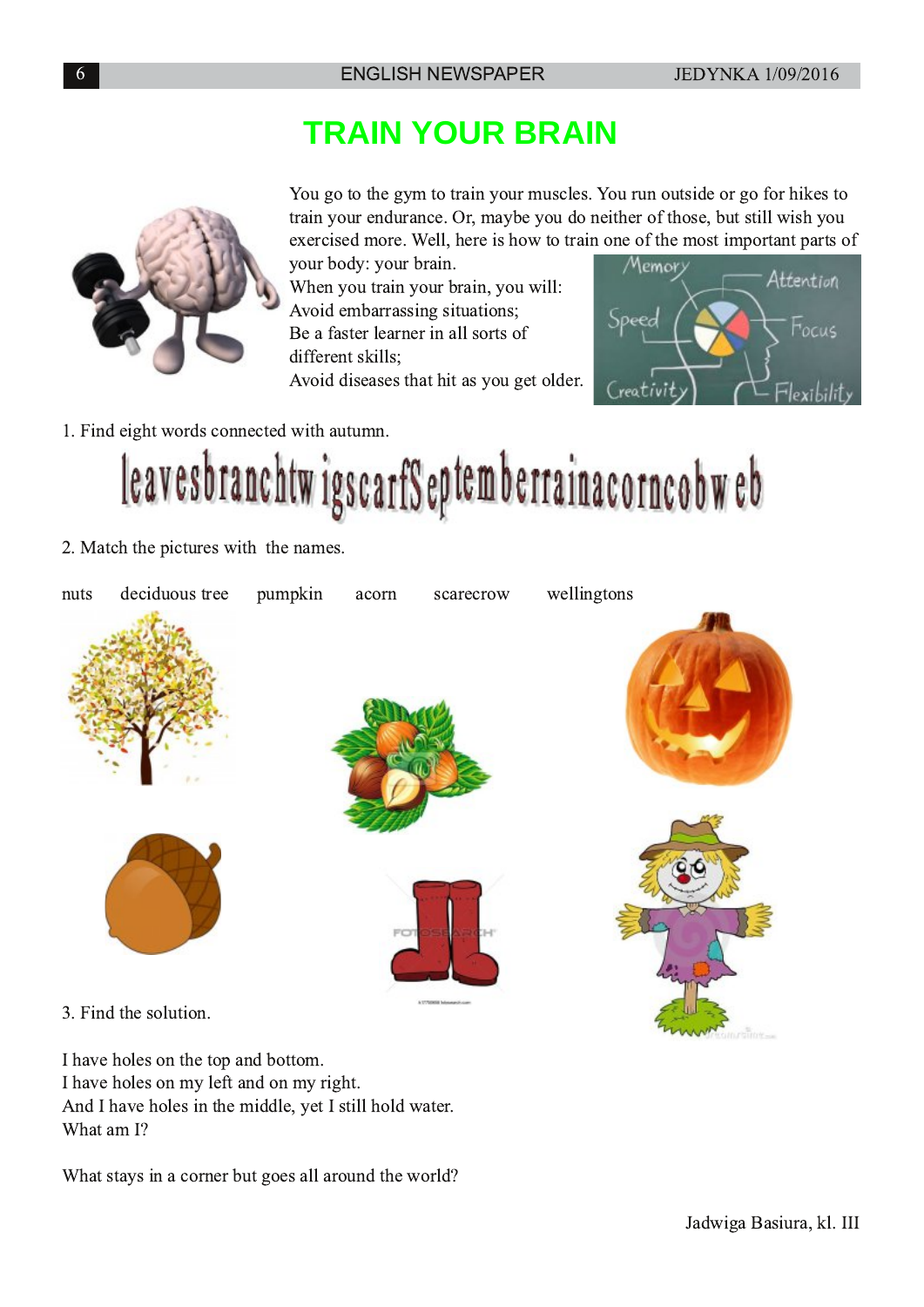## **ARTY CIZ NIEMIEC - FELIX JÄHN**



Felix Jähn (28. August 1994) ist deutscher Musikproduzent ein und DJ in Tropenhaus spezialisiert. Jähn wurde in Hamburg und aufgewachsen in Schönberg, in der Nähe von Wismar in Mecklenburg-Vorpommern, Deutschgeboren. land. Er nahm Geigenunterricht im Alter von 5 Jahren und begann seine DJ Karriere bei 16. Jähn in London für ein Jahr gelebt, wo er ein Point Blank Music College im Alter von 17. Danach besuchte er studierte kurz Betriebswirtschaftslehre der an Humboldt-Universität in Berlin.

Im August 2013 veröffentlichte er sein Debüt-Single "Sommer am Meer". Er kam zu Prominenz im Jahr 2015 durch seinen Remix jamaikanischer von Künstler OMI Song "Cheerleader". Die Single war ein internationaler Hit für ihn Spitze der Charts in Deutschland, Österreich, Belgien (Flandern und Wallonien), Kanada, Dänemark, Frankreich, Irland, ka Khan Klassiker veröffentlicht den Niederlanden, der Slowakei, Schweden, der Schweiz, dem Ve- Nobody (liebt mich sehr gut)" mit reinigten Königreich und den Vereinigten Staaten. Es war auch ein sehr beliebtes Hochzeit Tanzlied tionale paneuropäischen Hit der in den Vereinigten Staaten. Im deutschen Single-Charts Topping. November 2014 veröffentlichte er Er wird nun auf Universal Music die Single "Shine". Im März 2015 unterzeichnet. Im Juli 2015 veveröffentlichte "Tanz mit mir". Im April 2015 er raugen". einen Remix von Rufus und Cha-

"Is not Nobody" retitled "Is not den Vocals von Jasmine Thompson. Der Remix war eine internaer die Single röffentlichte er die Single "Adle-

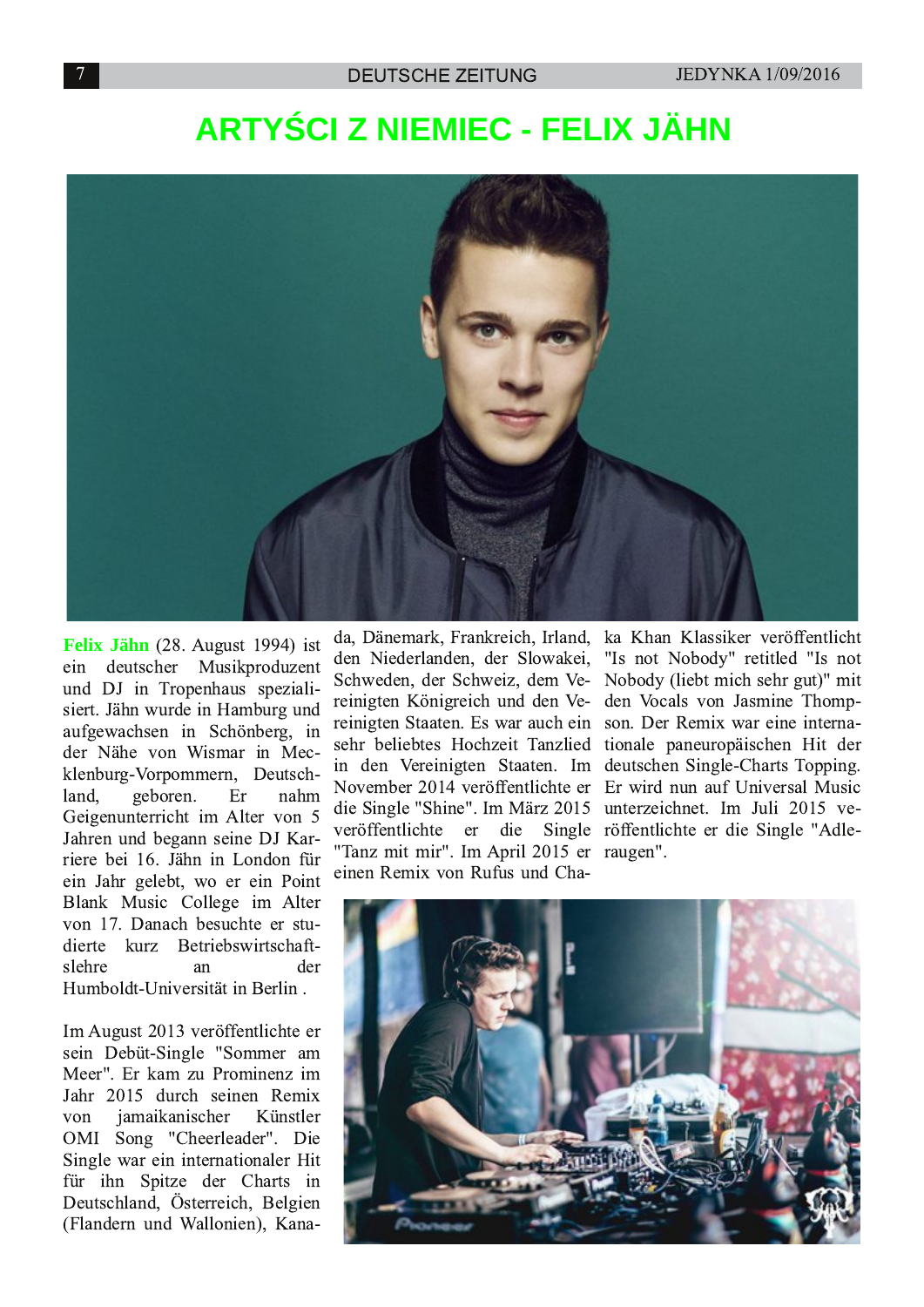# **KREUZWORTRÄTSEL (KRZY ÓWKA)**



- 1. Aussichtsberg im Schwarzwald?
- 2. Zeit nach dem 2. Weltkrieg
- 3. Rügen ist bekannt für seine ?
- 4. Landeshauptstadt von Thüringen?
- 5. Quellfluss der Weser?
- 6. Mittelgebirgsregion in Westfalen?
- 7. Touristenziel in Augsburg (Dom Unserer Lieben )?
- 8. Deutscher Schauspieler (Dieter, t2013)?
- 9. Südliches Tor zur Lüneburger Heide?

## **LACH DOCH MAL! - U MIECHNIJ SI !**

#### ماد ماد ماد

"Hiermit erklären wir Euch den Krieg. Wir Ostfriesen zurück: "Liebe Chinesen, leider haben 5000 Soldaten und 500 Panzer." Kurz darauf antworten die Chinesen: "Liebe haben nicht Ostfriesen, wir nehmen den Krieg an. Wir Gefangenen." haben fünf Millionen Soldaten und 500.000 Panzer."

Die Ostfriesen schreiben den Chinesen: Nach einer kurzen Beratung schreiben die müssen wir den Krieg absagen, denn wir genug **Betten** für alle

\*\*\*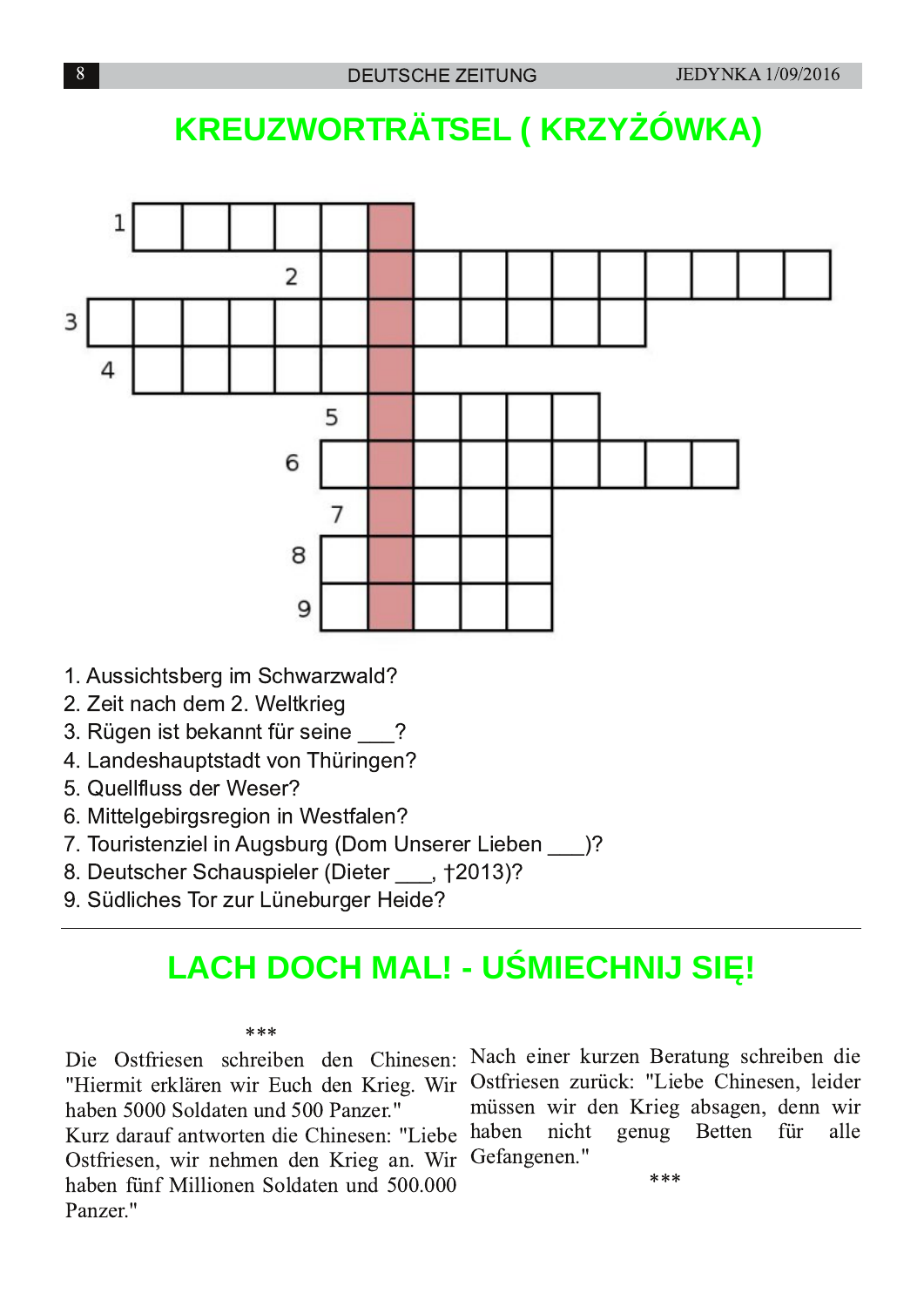### **UBUNG MACHT DEN MEISTER!**

#### Wstaw "im" albo "ihm" w zdaniach!

Jedes Kind weiß heute, dass Amerika Westen von Europa liegt.

Schon Kindergartenalter sehen Kinder eine Landkarte oder einen Globus.

Den Menschen Mittelalter waren noch nicht alle Kontinente bekannt.

Erst durch die Entdeckungsfahrten 15. Jahrhundert erweiterte sich das Wissen.

Christoph Kolumbus wurde \_\_ Jahr 1451 in Genua, \_\_ heutigen Italien, geboren.

Schon bald wuchs in die Sehnsucht, neue Länder zu sehen.

Er stand Dienst des spanischen Königs.

Dieser wollte jedoch anfangs eine Entdeckungsfahrt nicht bezahlen.

Kolumbus blieb aber hartnäckig und erreichte, dass der König Geld gab.

Jahr 1492 segelte Kolumbus mit drei Schiffen Richtung Westen.

Mit waren viele Seeleute mit an Bord.

Nach mehr als zwei Monaten auf See erreichte er Oktober ein Land. Die Menschen, die dort lebten wurden von "Indianer" genannt.

Er starb Glauben, auf dem westlichen Seeweg Indien gefunden zu haben.

Amerika wurde aber nicht erst von entdeckt.

Vor waren schon Menschen aus Island zu diesem Kontinent unterwegs.

Geschichtsbuch liest Thomas über Amerigo Vespucci.

wird die Entdeckung Amerikas zugeschrieben.

Von hat dieser Kontinent auch seinen Namen.

Wenn es Norden der Erde Sommer ist, kehrt Süden der Winter ein.